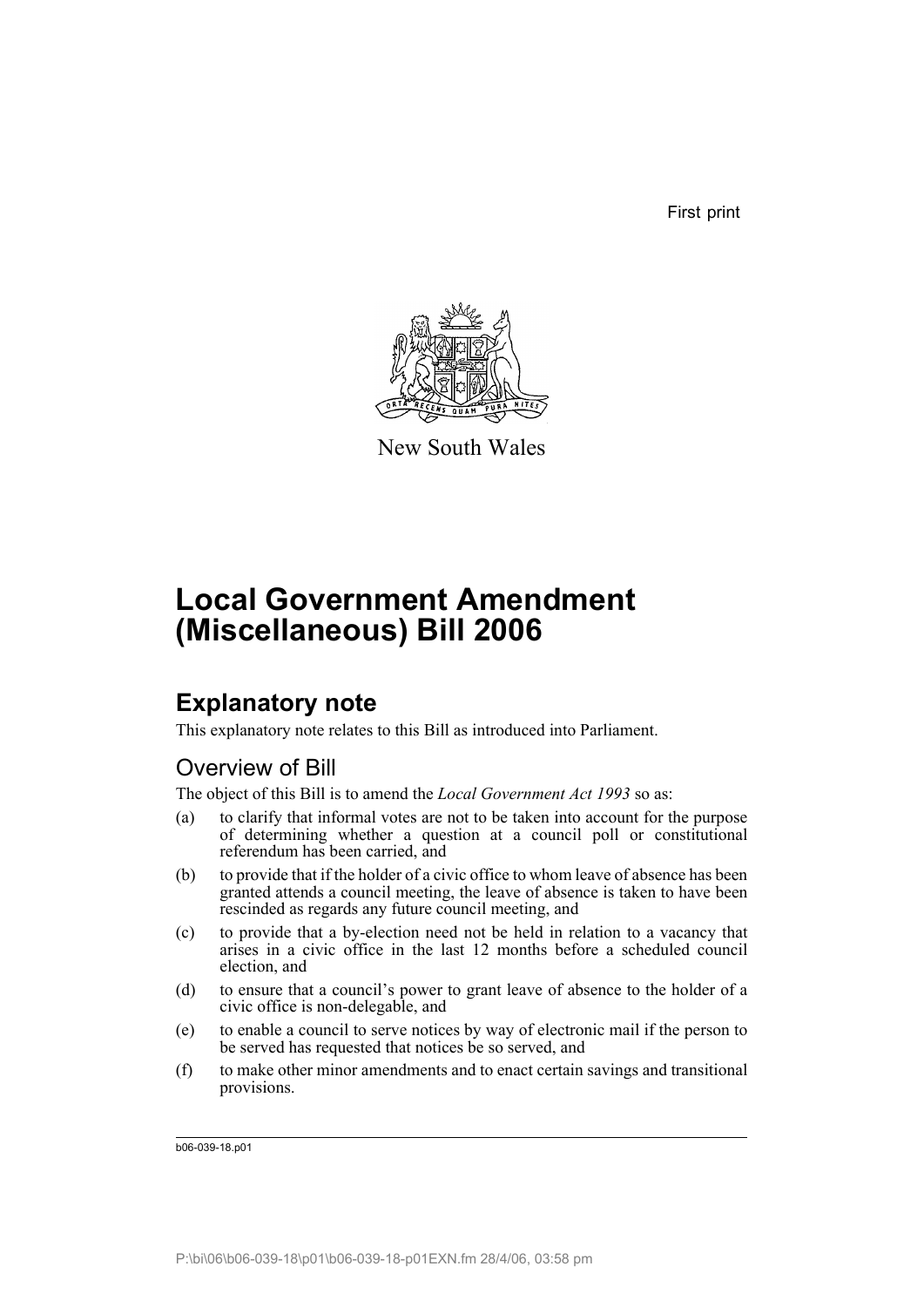Explanatory note

This Bill also amends the *Local Government (General) Regulation 2005* in relation to a councillor's responsibilities in relation to leave of absence, and in relation to a general manager's responsibilities with respect to the information to be made available to councillors.

## Outline of provisions

**Clause 1** sets out the name (also called the short title) of the proposed Act.

**Clause 2** provides for the commencement of the proposed Act on a day or days to be appointed by proclamation.

**Clause 3** is a formal provision that gives effect to the amendments to the *Local Government Act 1993* set out in Schedule 1.

**Clause 4** is a formal provision that gives effect to the amendments to the *Local Government (General) Regulation 2005* set out in Schedule 2.

**Clause 5** provides for the repeal of the proposed Act after all the amendments made by the proposed Act have commenced. Once the amendments have commenced the proposed Act will be spent. Section 30 of the *Interpretation Act 1987* provides that the repeal of an amending Act does not affect the amendments made by that Act.

### **Schedule 1 Amendment of Local Government Act 1993**

#### **Informal votes at council polls and constitutional referendums**

**Schedule 1 [1]** amends section 20 so as to clarify that informal votes are not to be taken into account for the purpose of determining whether a question at a council poll or constitutional referendum has been carried.

#### **Leave of absence for holders of civic office**

**Schedule 1 [2]** amends section 234 so as to provide that if the holder of a civic office to whom leave of absence has been granted attends a council meeting, the leave of absence is taken to have been rescinded as regards any future council meeting.

#### **Dispensing with by-elections**

**Schedule 1 [3]** amends section 294 so as to provide that a by-election need not be held in relation to a vacancy that arises in a civic office in the last 12 months before a scheduled council election (that is, after 1 October in the year before the year in which the election is due to be held).

#### **Delegation of power to grant leave of absence**

**Schedule 1 [4]** amends section 377 so as to ensure that a council's power to grant leave of absence to the holder of a civic office is non-delegable. **Schedule 1 [5]** then turns each of the dot paragraphs in section 377 (1) into numbered paragraphs.

Explanatory note page 2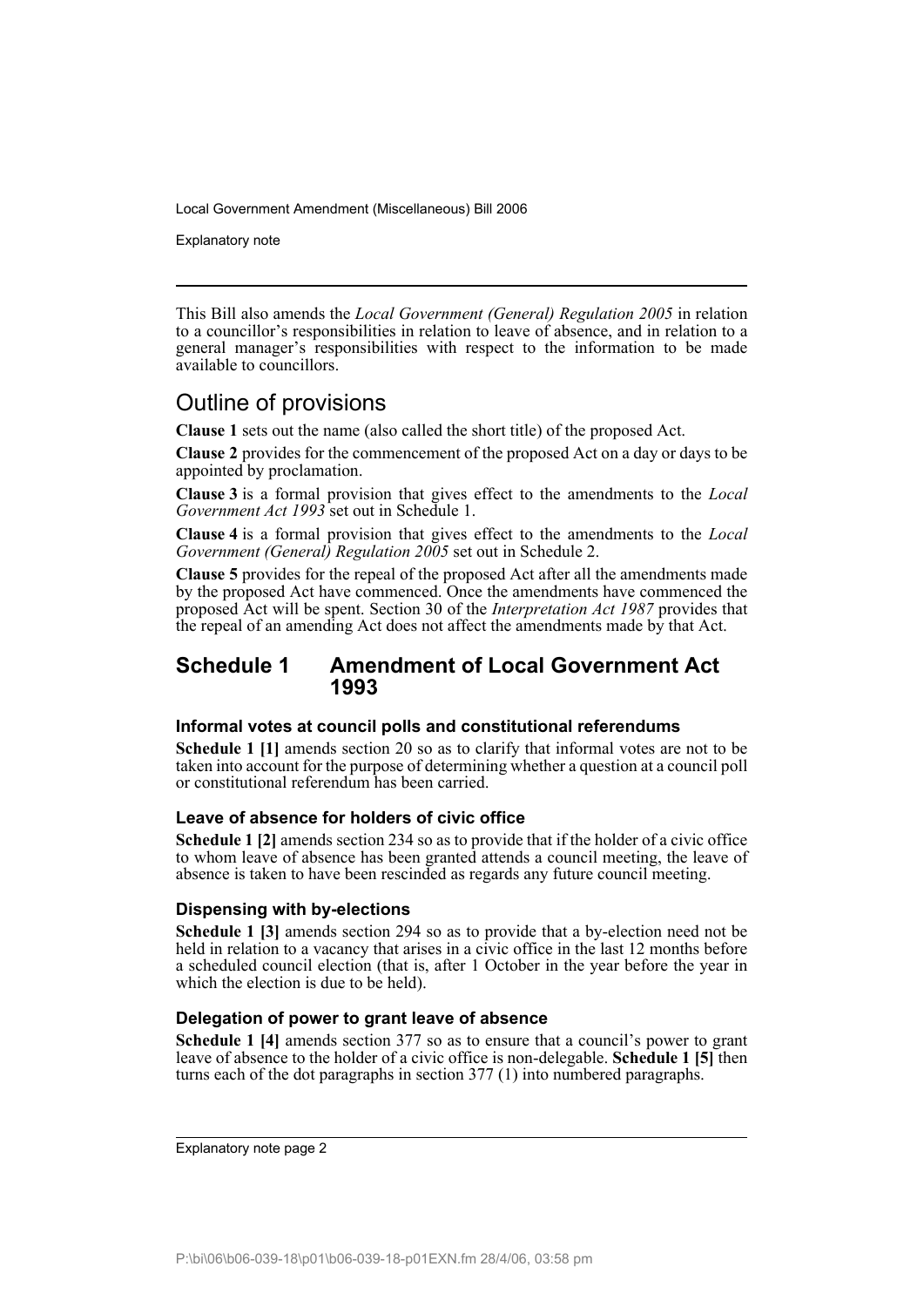Explanatory note

#### **Service of notices by electronic mail**

**Schedule 1 [7]** amends section 710 (2) so as to enable a council to serve notices by way of electronic mail if the person to be served has requested that notices be so served.

**Schedule 1 [8]** inserts new subsections (2A), (2B) and (2C) into section 710. The proposed subsections:

- (a) require a council to obtain a person's written request to the use of electronic mail before it is authorised to send notices to the person in that form (proposed subsection (2A)), and
- (b) require a person who wishes to withdraw such a request to do so by notice in writing (proposed subsection (2B)), and
- (c) provide for how a person's email address is to be determined (proposed subsection  $(2C)$ ).

**Schedule 1 [9]** amends section 710 (8) so as to provide that affidavit or oral evidence that the transmission of a notice by electronic mail has been initiated (that is, that the notice has been sent) is conclusive evidence that the notice has been served (regardless of whether or not it has been received). This amendment parallels the regime applicable to notices sent by post.

**Schedule 1 [6]** makes a consequential amendment to section 710 (2).

#### **Savings and transitional provisions**

**Schedule 1 [10]** amends clause 1 of Schedule 8 so as to enable regulations under the *Local Government Act 1993* to make provision of a savings or transitional nature consequent on the enactment of the proposed Act.

**Schedule 1 [11]** inserts a new Part at the end of Schedule 8 so as to enact particular provisions of a savings or transitional nature consequent on the enactment of the proposed Act.

### **Schedule 2 Amendment of Local Government (General) Regulation 2005**

#### **Councillors' responsibilities regarding leave of absence**

**Schedule 2 [1]** inserts a new clause 235A. The proposed clause requires a councillor who applies for leave of absence from council meetings to identify the meetings from which the councillor intends to be absent and to give the council's general manager at least 2 days' notice of any intention to attend a meeting in respect of which he or she has been granted leave of absence.

Explanatory note page 3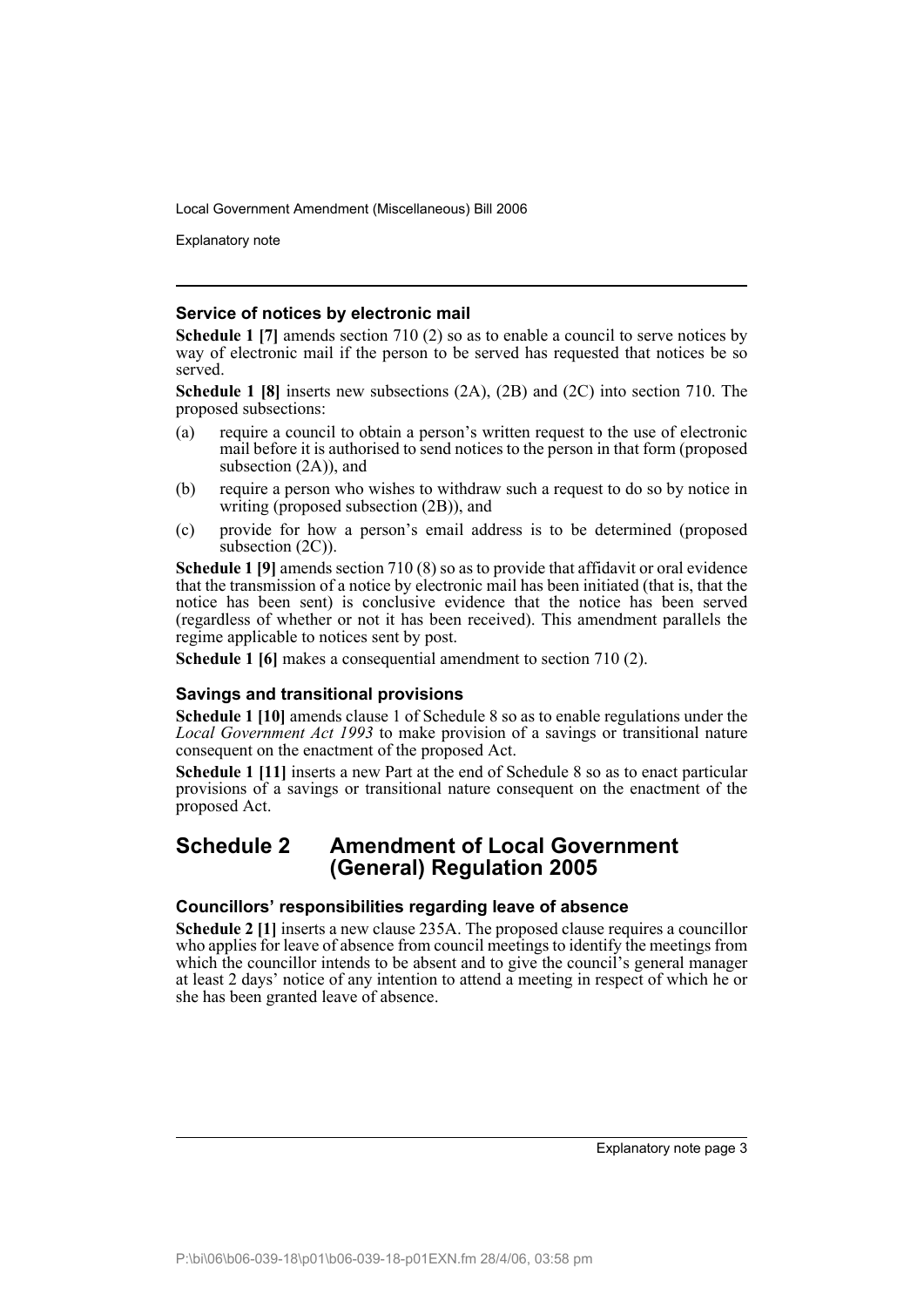Explanatory note

#### **General managers' responsibilities regarding information to be made available to councillors**

**Schedule 2 [2]** inserts a new Division 11 into Part 13. The new Division contains a single clause, proposed clause 413A, that makes it the duty of a council's general manager to give timely information to councillors of any fine or other penalty, or any costs in relation to legal proceedings, for whose payment the council has become liable.

Explanatory note page 4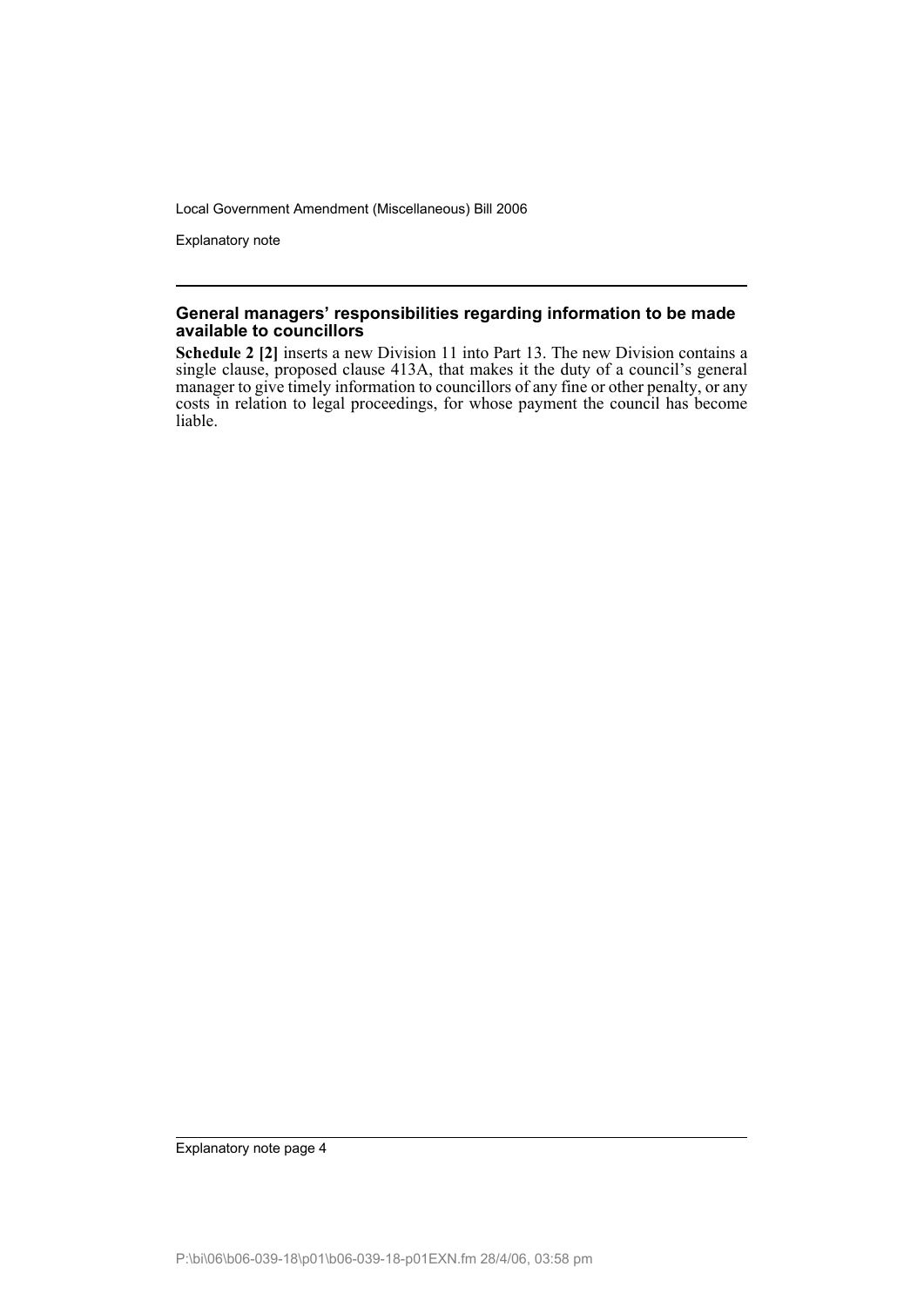First print



New South Wales

# **Local Government Amendment (Miscellaneous) Bill 2006**

# **Contents**

|            |                                              | Page |
|------------|----------------------------------------------|------|
| 1          | Name of Act                                  |      |
| 2          | Commencement                                 | 2    |
| 3          | Amendment of Local Government Act 1993 No 30 | 2    |
| 4          | Amendment of Local Government (General)      |      |
|            | Regulation 2005                              | 2    |
| 5          | Repeal of Act                                | 2    |
| Schedule 1 | Amendment of Local Government Act 1993       | 3    |
| Schedule 2 | Amendment of Local Government (General)      |      |
|            | Regulation 2005                              | ิค   |

b06-039-18.p01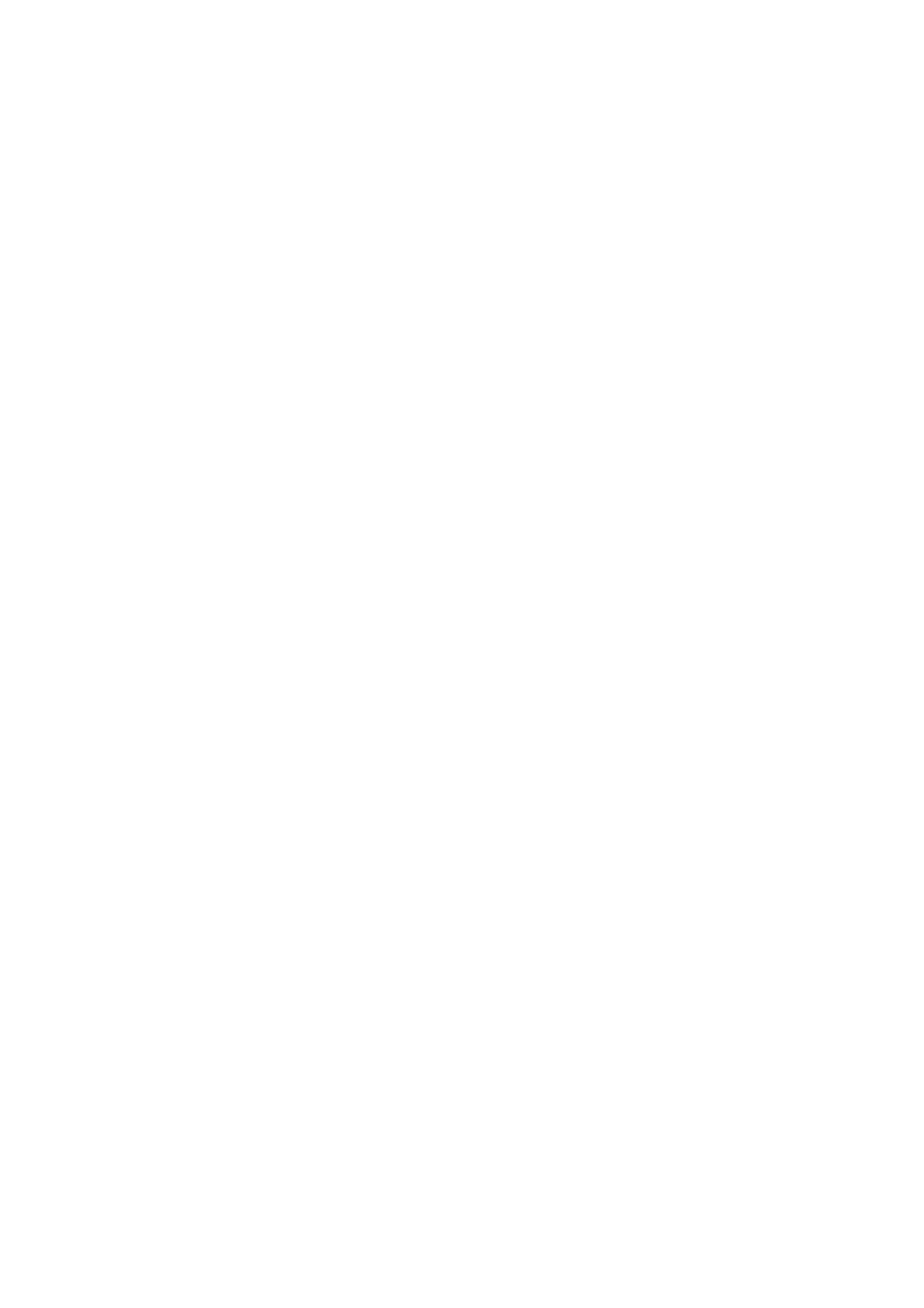

New South Wales

# **Local Government Amendment (Miscellaneous) Bill 2006**

No , 2006

### **A Bill for**

An Act to amend the *Local Government Act 1993* with respect to constitutional referenda, council meetings, by-elections and service of notices; and for other purposes.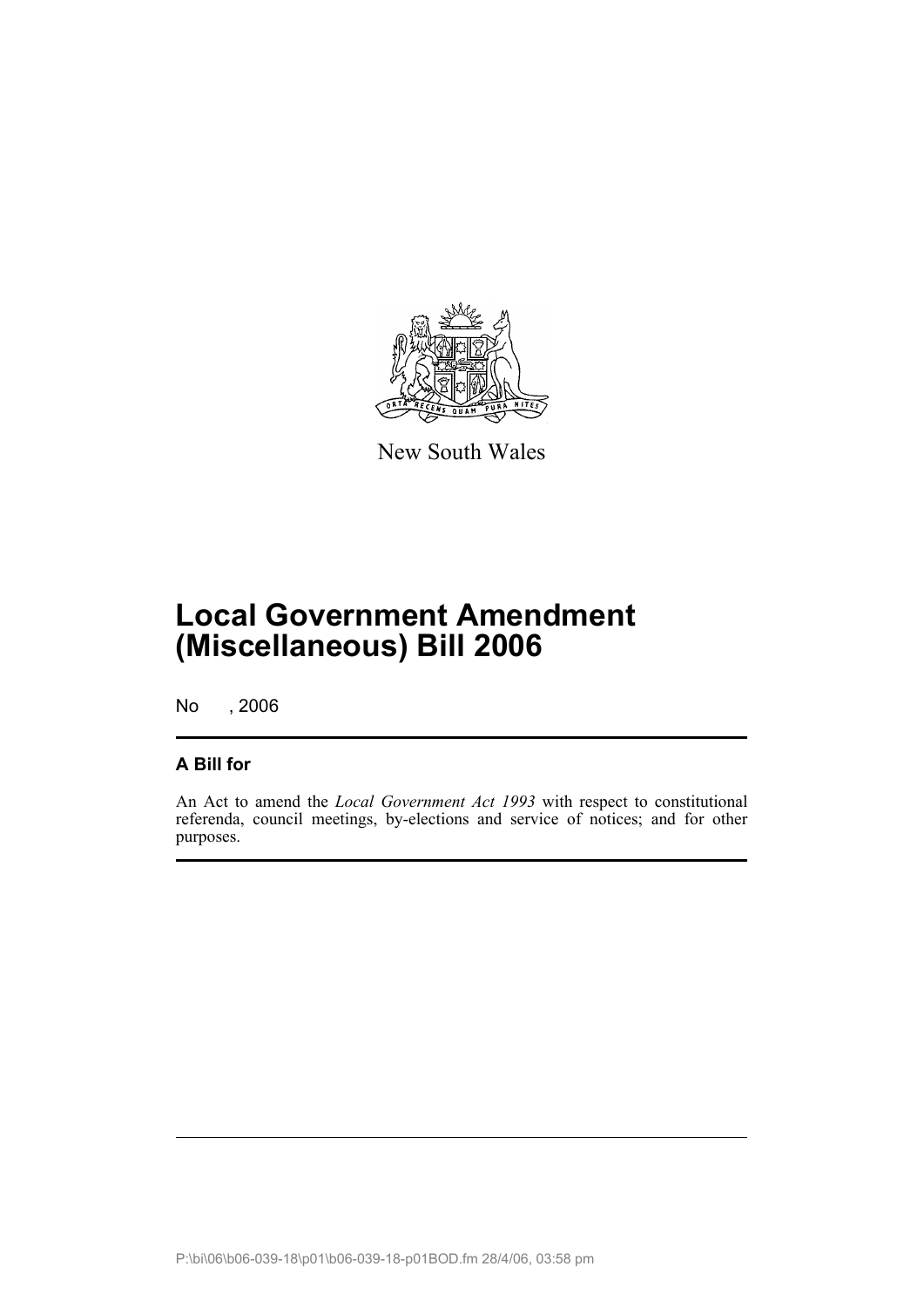<span id="page-7-4"></span><span id="page-7-3"></span><span id="page-7-2"></span><span id="page-7-1"></span><span id="page-7-0"></span>

|   | The Legislature of New South Wales enacts:                                                                                                                       | 1                     |
|---|------------------------------------------------------------------------------------------------------------------------------------------------------------------|-----------------------|
| 1 | Name of Act                                                                                                                                                      | 2                     |
|   | This Act is the <i>Local Government Amendment (Miscellaneous)</i><br>Act $2006$ .                                                                                | 3<br>4                |
| 2 | <b>Commencement</b>                                                                                                                                              | 5                     |
|   | This Act commences on a day or days to be appointed by proclamation.                                                                                             | 6                     |
| 3 | <b>Amendment of Local Government Act 1993 No 30</b>                                                                                                              | $\overline{7}$        |
|   | The <i>Local Government Act 1993</i> is amended as set out in Schedule 1.                                                                                        | 8                     |
| 4 | <b>Amendment of Local Government (General) Regulation 2005</b>                                                                                                   | 9                     |
|   | The Local Government (General) Regulation 2005 is amended as set<br>out in Schedule 2.                                                                           | 10 <sup>1</sup><br>11 |
| 5 | <b>Repeal of Act</b>                                                                                                                                             | 12                    |
|   | This Act is repealed on the day following the day on which all of the<br>(1)<br>provisions of this Act have commenced.                                           | 13<br>14              |
|   | The repeal of this Act does not, because of the operation of section 30<br>(2)<br>of the <i>Interpretation Act 1987</i> , affect any amendment made by this Act. | 15<br>16              |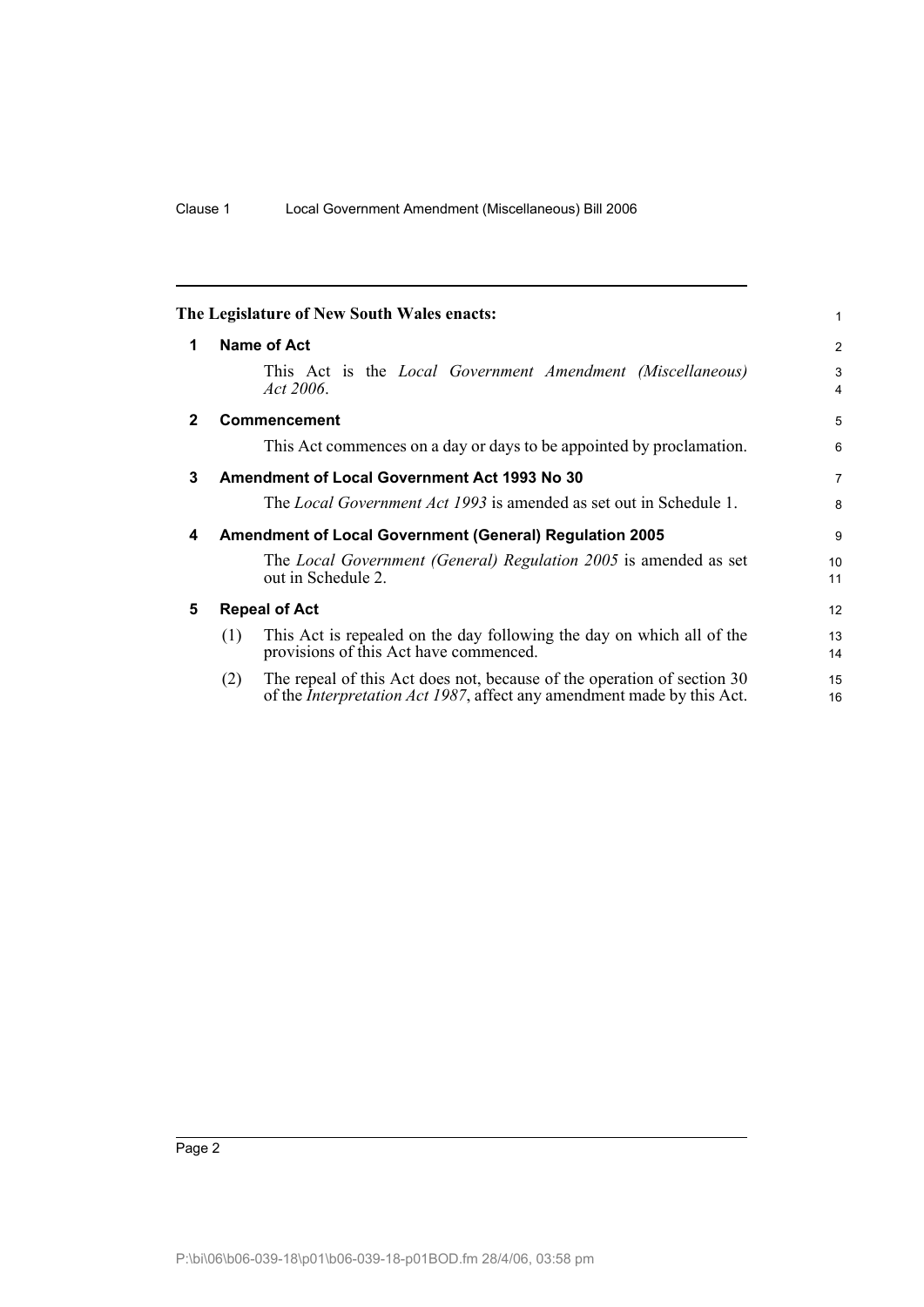Amendment of Local Government Act 1993 Schedule 1

<span id="page-8-0"></span>

|       | <b>Schedule 1</b>                                                                        | <b>Amendment of Local Government Act</b><br>1993                                                                                                                                                                                                  | $\mathbf{1}$<br>2        |
|-------|------------------------------------------------------------------------------------------|---------------------------------------------------------------------------------------------------------------------------------------------------------------------------------------------------------------------------------------------------|--------------------------|
|       |                                                                                          | (Section 3)                                                                                                                                                                                                                                       | 3                        |
| [1]   | Section 20 When is a question at a council poll or constitutional<br>referendum carried? |                                                                                                                                                                                                                                                   |                          |
|       | Insert at the end of the section:                                                        |                                                                                                                                                                                                                                                   |                          |
|       | (2)                                                                                      | The reference to votes in subsection $(1)$ does not include a<br>reference to any vote that, pursuant to the regulations, is found to<br>be informal.                                                                                             | $\overline{7}$<br>8<br>9 |
| [2]   |                                                                                          | Section 234 When does a vacancy occur in a civic office?                                                                                                                                                                                          | 10                       |
|       | Insert after section $234(2)$ :                                                          |                                                                                                                                                                                                                                                   |                          |
|       | (3)                                                                                      | If the holder of a civic office attends a council meeting (whether<br>or not an ordinary meeting) despite having been granted leave of<br>absence, the leave of absence is taken to have been rescinded as<br>regards any future council meeting. | 12<br>13<br>14<br>15     |
|       | (4)                                                                                      | Subsection (3) does not prevent the council from granting further<br>leave of absence in respect of any future council meeting.                                                                                                                   | 16<br>17                 |
| $[3]$ |                                                                                          | <b>Section 294 Dispensing with by-elections</b>                                                                                                                                                                                                   | 18                       |
|       |                                                                                          | Omit "1 April" from section 294 (1). Insert instead "1 October".                                                                                                                                                                                  | 19                       |
| [4]   | Section 377 General power of the council to delegate                                     |                                                                                                                                                                                                                                                   | 20                       |
|       | Insert before the third last dot point in section $377(1)$ :                             |                                                                                                                                                                                                                                                   | 21                       |
|       |                                                                                          | a decision under section 234 to grant leave of absence to<br>the holder of a civic office                                                                                                                                                         | 22<br>23                 |
| [5]   | <b>Section 377 (1)</b>                                                                   |                                                                                                                                                                                                                                                   | 24                       |
|       | other than the last.                                                                     | Renumber the dot point paragraphs (including the paragraph inserted by item<br>[4]) as paragraphs $(a)$ $-(u)$ , and insert commas at the end of each paragraph,                                                                                  | 25<br>26<br>27           |
| [6]   |                                                                                          | Section 710 Service of notices on persons                                                                                                                                                                                                         | 28                       |
|       | $710(2)(d)$ .                                                                            | Insert "transmitting the notice by" before "facsimile transmission" in section                                                                                                                                                                    | 29<br>30                 |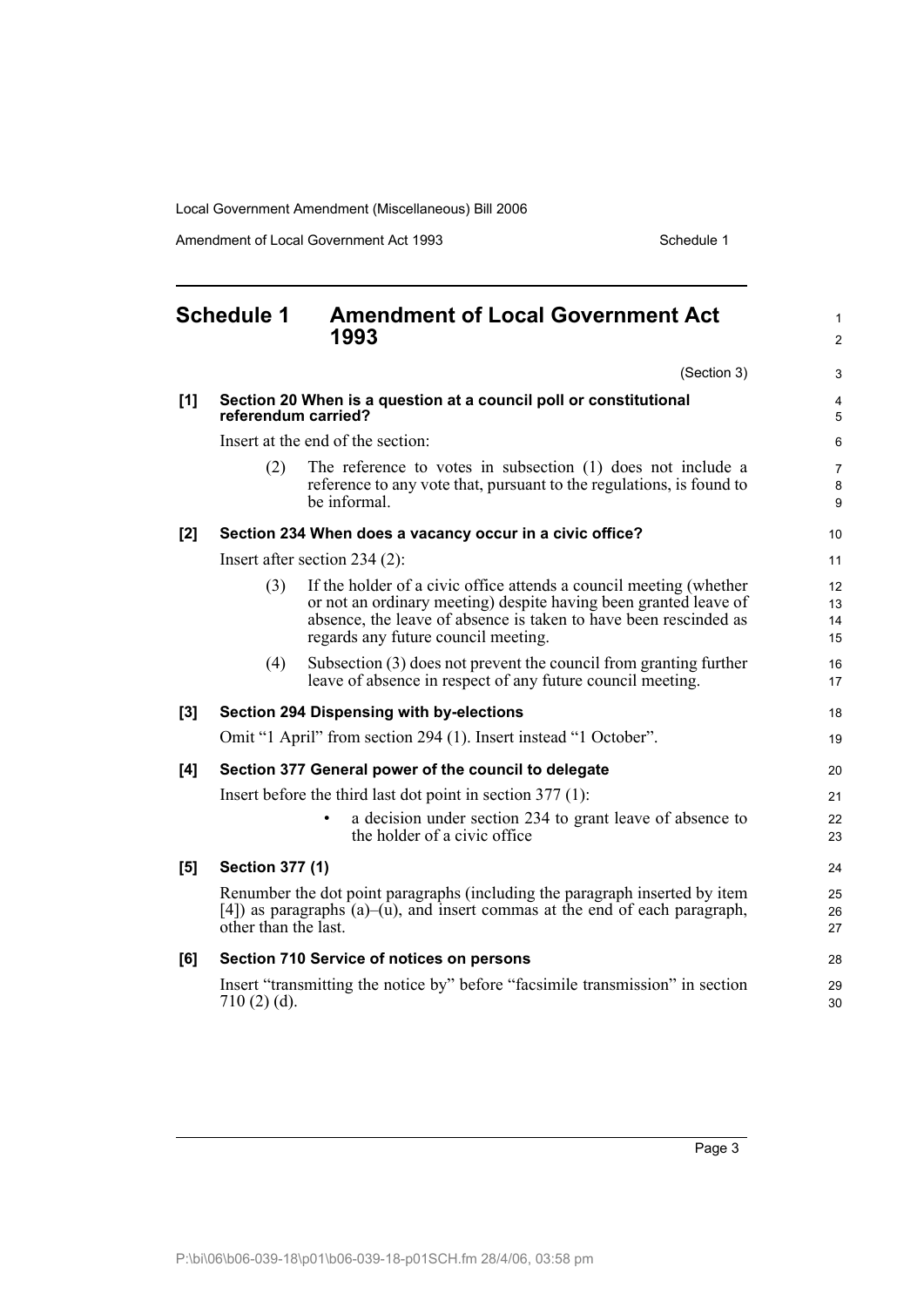Schedule 1 Amendment of Local Government Act 1993

#### **[7] Section 710 (2) (d1)** Insert after section 710 (2) (d): (d1) by transmitting the notice by electronic mail to an email address specified by the person (on correspondence or otherwise) as an address to which electronic mail to that person may be transmitted, or **[8] Section 710 (2A)–(2C)** Insert after section 710 (2): (2A) Subsection (2) (d1) does not authorise a notice to be transmitted to a person by electronic mail unless the person has requested the council, in writing, that notices of that kind be transmitted to the person by electronic mail, and has not subsequently withdrawn the request. (2B) A person's request under subsection (2A) is taken to have been withdrawn in relation to a particular kind of notice only if the person has informed the council, in writing, that notices of that kind are no longer to be transmitted to the person by electronic mail. (2C) While a person's request under subsection (2A) has effect in relation to a particular kind of notice, the address to which notices of that kind are to be transmitted is: (a) the email address indicated in the request, or (b) if the person subsequently directs the council, in writing, to transmit notices of that kind to a different email address, that different address. **[9] Section 710 (8)** Insert ", or its transmission by electronic mail has been initiated," after "posted". **[10] Schedule 8 Savings, transitional and other provisions consequent on the enactment of other Acts** Insert at the end of clause 1 (1): *Local Government Amendment (Miscellaneous) Act 2006* 1 2 3 4 5 6 7 8 9 10 11 12 13 14 15 16 17 18 19  $20$ 21 22 23 24 25 26 27 28 29 30 31 32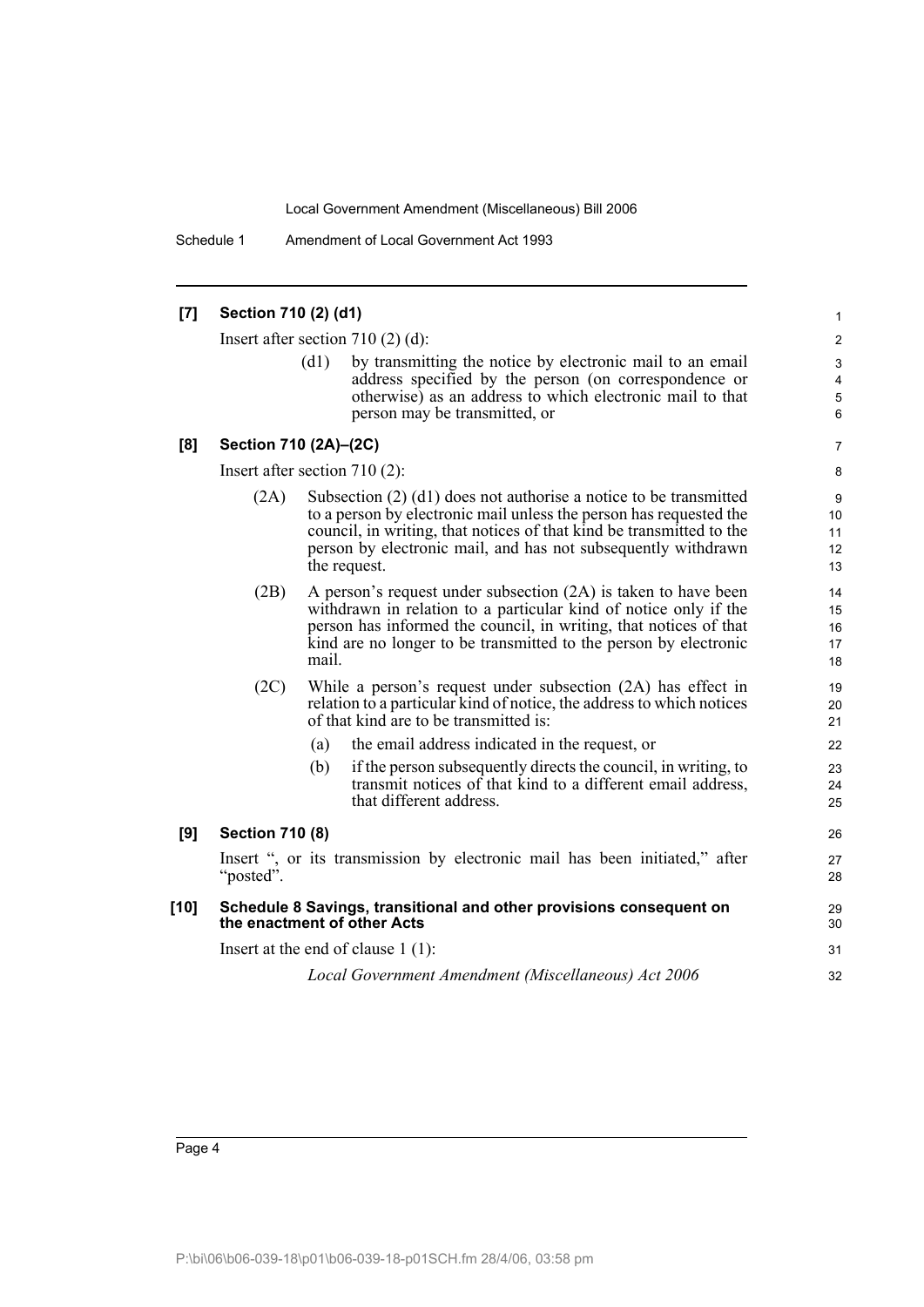Amendment of Local Government Act 1993 Schedule 1

| $[11]$ | <b>Schedule 8</b>                                              |                                                                     | 1              |
|--------|----------------------------------------------------------------|---------------------------------------------------------------------|----------------|
|        | Insert at the end of the Schedule, with appropriate numbering: |                                                                     | 2              |
|        | <b>Part</b>                                                    | Provisions consequent on enactment of                               | 3              |
|        |                                                                | <b>Local Government Amendment</b>                                   | 4              |
|        |                                                                | (Miscellaneous) Act 2006                                            | 5              |
|        | <b>Definition</b>                                              |                                                                     | 6              |
|        |                                                                | In this Part:                                                       | $\overline{7}$ |
|        |                                                                | the 2006 amending Act means the Local Government                    | 8              |
|        |                                                                | Amendment (Miscellaneous) Act 2006.                                 | 9              |
|        |                                                                | <b>Council polls and constitutional referendums</b>                 | 10             |
|        |                                                                | Section 20, as amended by the 2006 amending Act, extends to         | 11             |
|        |                                                                | any council poll or constitutional referendum initiated before that | 12             |
|        |                                                                | section was so amended.                                             | 13             |
|        | Leave of absence                                               |                                                                     | 14             |
|        |                                                                | Section 234, as amended by the 2006 amending Act, extends to        | 15             |
|        |                                                                | any leave of absence granted before that section was so amended.    | 16             |